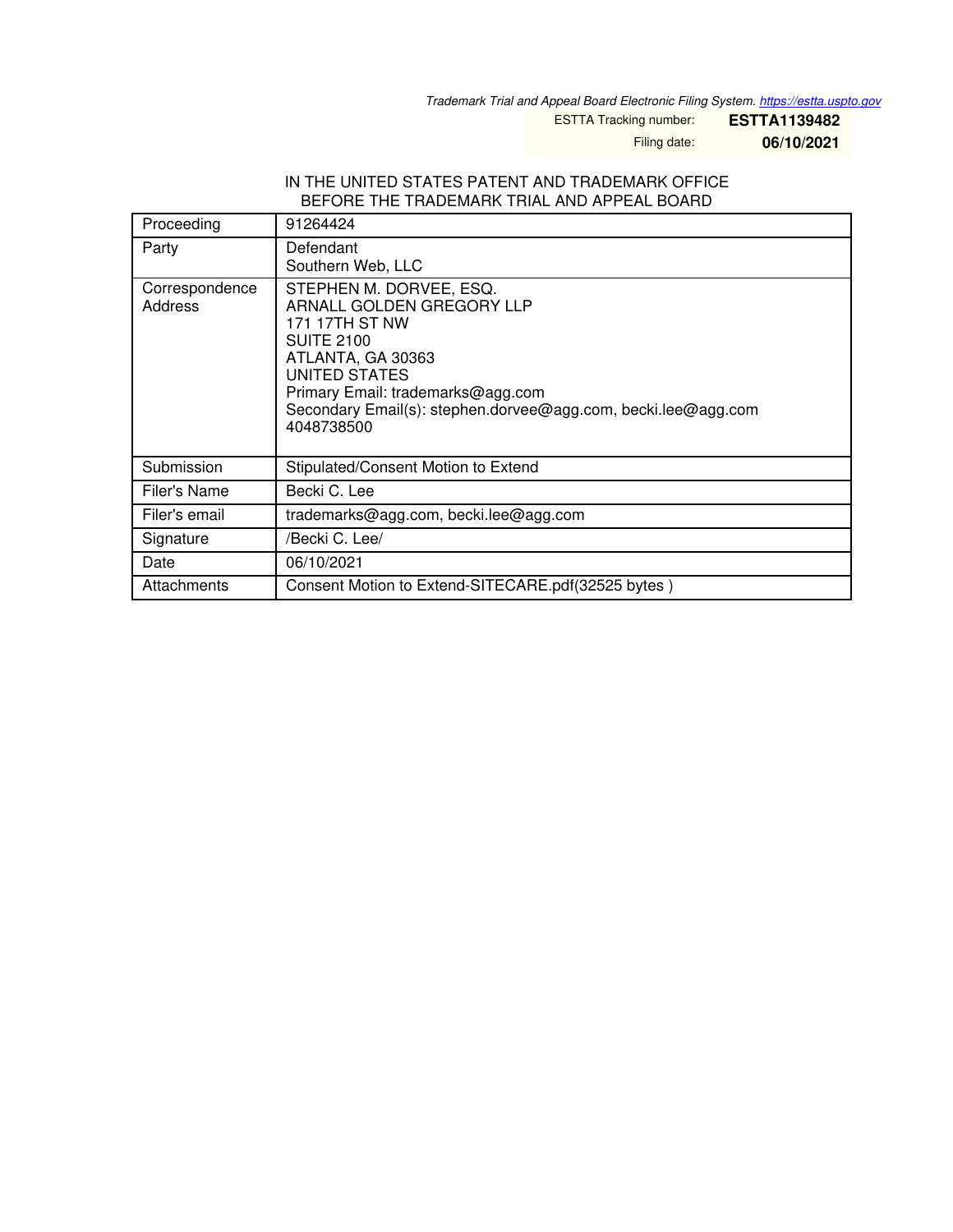#### **IN THE UNITED STATES PATENT AND TRADEMARK OFFICE BEFORE THE TRADEMARK TRIAL AND APPEAL BOARD**

In the matter of:

Application Serial No. **88865956** For the Mark **SITECARE**  Published in the Official Gazette on August 4, 2020

| Sitecore Corporation A/S,                |                         |
|------------------------------------------|-------------------------|
| Opposer,                                 |                         |
| V.                                       | Opposition No. 91264424 |
| SiteCare, LLC (f/k/a Southern Web, LLC), |                         |
| Applicant.                               |                         |

### **CONSENTED MOTION TO EXTEND**

Applicant SiteCare, LLC (f/k/a Southern Web, LLC) submits this Consented Motion to Extend to the Trademark Trial and Appeal Board (the "Board"). The parties are actively engaged in settlement negotiations, and Opposer consented to an extension of time to respond to Opposer's pending Motion for Summary Judgment and Sanctions ("Opposer's Motion"). Applicant informs the Board of the following facts:

- Applicant's prior counsel of record became unresponsive during previous settlement negotiations.
- Applicant assumed that prior counsel had been handling negotiations and was actively in the process of settling this dispute.
- Once Applicant became aware that its attorney was not responding to Opposer's counsel, it diligently sought and engaged alternative counsel.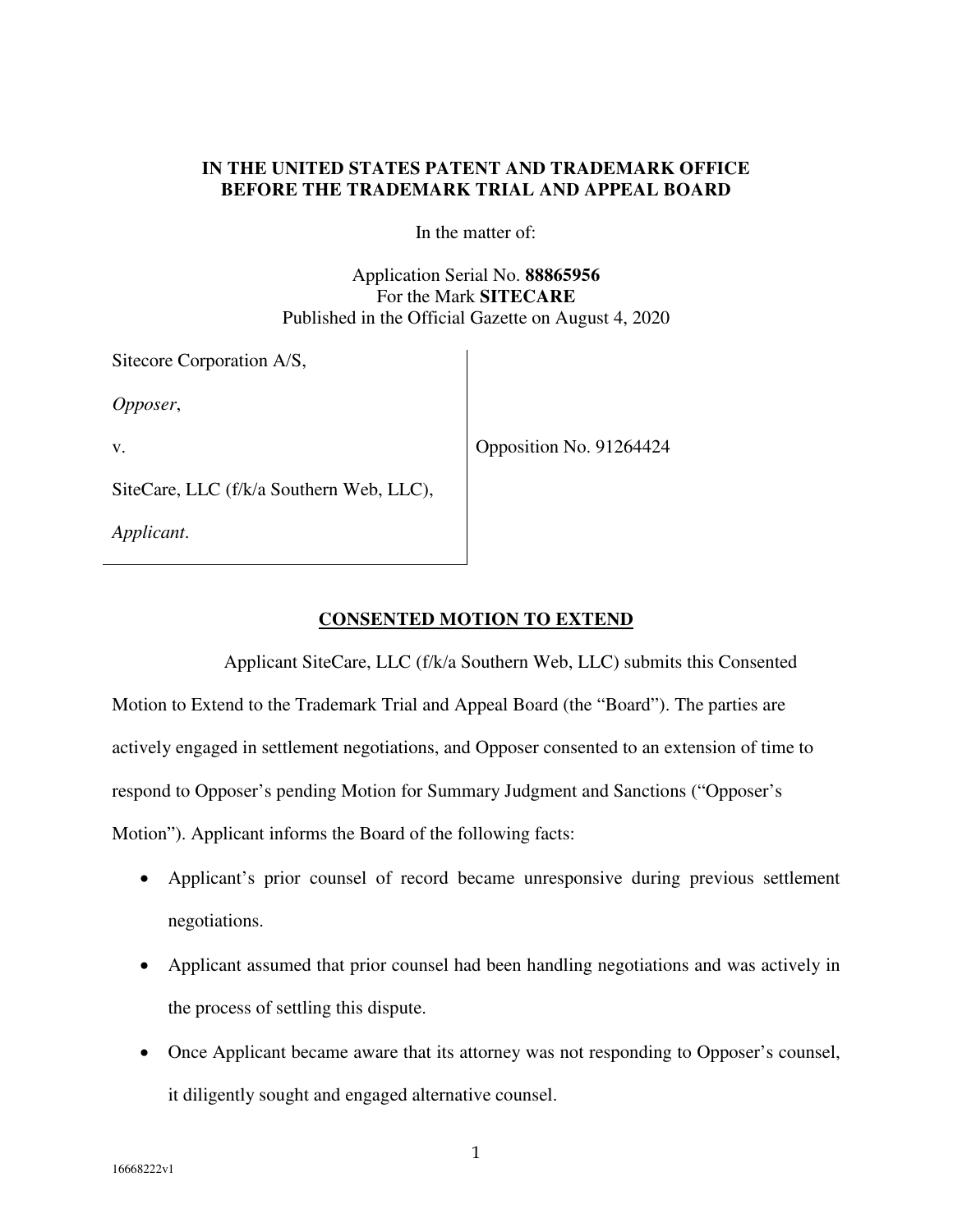- Applicant has prioritized settling this dispute over the costs and expenses required to respond to Opposer's Motion.
- Opposer is currently reviewing the latest proposal from Applicant.

In view of the fact that the parties' counsel remain in close contact with one another, and because the parties are reviewing a newly proposed framework for settlement, Applicant, with Opposer's consent, respectfully requests an extension of time to **June 21, 2021**, for Applicant to respond to Opposer's Motion. As such, the granting of this request, and any subsequent consented requests that may be necessary, will permit the parties to continue to work towards completing a potential settlement.

WHEREFORE, the parties respectfully request that the Board grant this Motion and adjust the deadline in this proceeding as set forth above.

Respectfully submitted,

## ARNALL GOLDEN GREGORY LLP

/Stephen M. Dorvee/ Stephen M. Dorvee Becki C. Lee

*Counsel for Applicant* 

171 17th Street, N.W., Suite 2100 Atlanta, Georgia 30363 Phone: (404) 873-8500 Fax: (404) 873-8501 trademarks@agg.com stephen.dorvee@agg.com becki.lee@agg.com